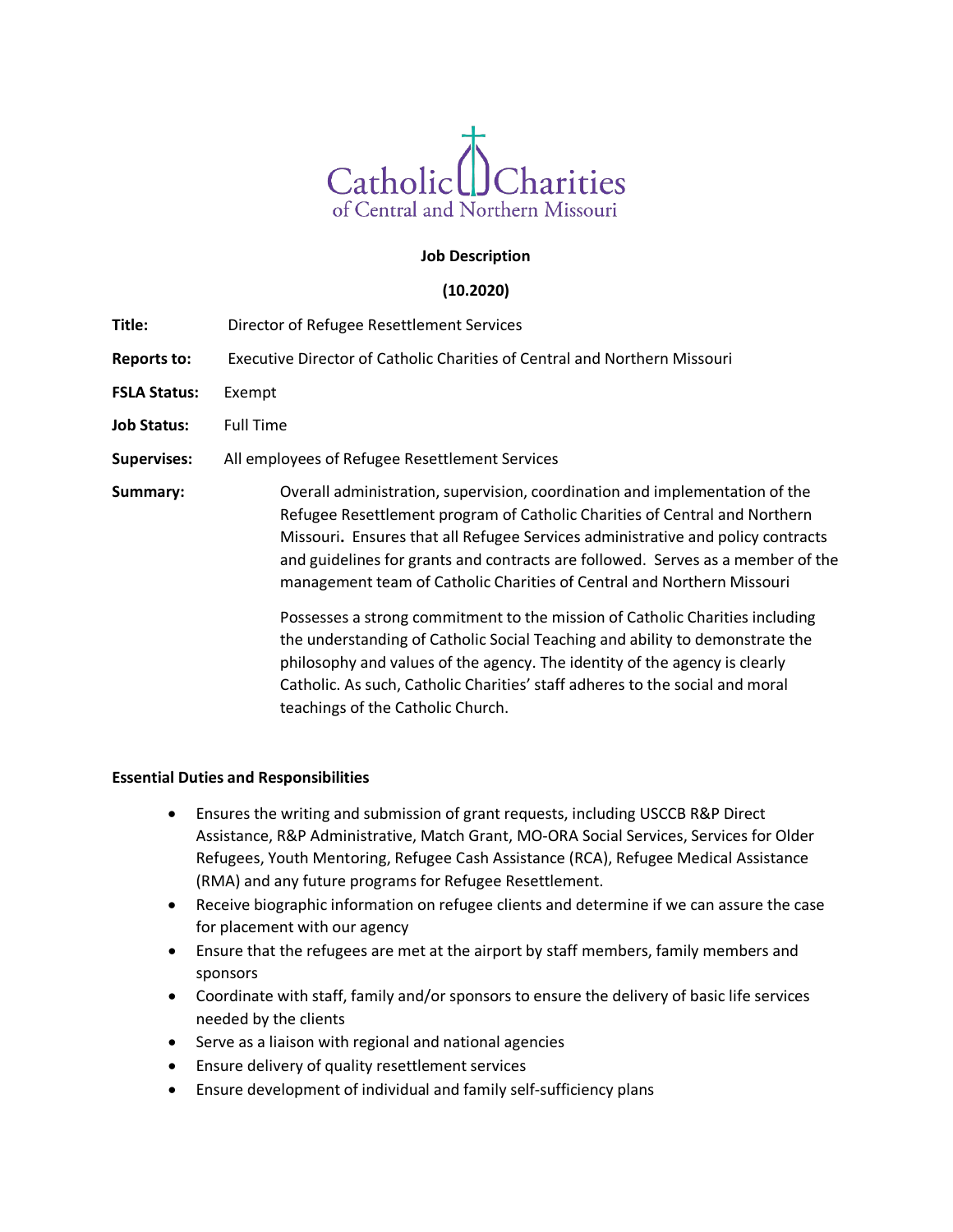- Refer to appropriate agencies as needed
- Various administrative tasks involving department finances and budgeting for all grants, programs
- Ensure all monthly financial reports, narratives and other reports are submitted to local, state and national funding entities.

## **Supervisory Responsibilities**

Supervises all employees of Refugee Resettlement Services

## **Qualifications**

### **Education and/or Experience**

Bachelor's degree required, master's degree preferred in a human services, health, or public policy field (social work, human development and family sciences, public health, public policy), with at least three years of program experience working with refugees and/or migrants.

### **Computer Skills**

Demonstrates proficient computer skills and familiarity with commonly used programs. Ability to learn and effectively use various data collection and database management systems to record data as required. Demonstrates familiarity and proficiency with Internet tools and techniques for searching, extracting, and processing information.

#### **Workplace Ethics**

Treats people with dignity and respect. Inspires the trust of others. Works ethically and with integrity. Maintains and safeguards confidential information. Possesses a strong commitment to the mission of Catholic Charities including the understanding of Catholic Social Teaching and ability to demonstrate the philosophy and values of the agency. The identity of the agency is clearly Catholic. As such, Catholic Charities' staff adheres to the social and moral teachings of the Catholic Church.

#### **Communication Skills**

Exhibits good interpersonal communications skills including the ability to establish and set strong personal boundaries. Keeps others adequately informed and exhibits good team building abilities. Expresses ideas and thoughts clearly. Exhibits good listening and comprehension skills; seeks clarification when needed and selects and uses appropriate communication methods. Ability to communicate and interact with a wide variety of people having diverse social concerns and problems. Ability to communicate the mission and services of Catholic Charities both within the agency and community.

#### **Language Skills**

Ability to read and interpret documents such as safety rules, operating and maintenance instructions, and procedure manuals. Ability to write required documentation requiring minimal revisions by others. Ability to effectively present information and respond to questions from employees, managers, clients,